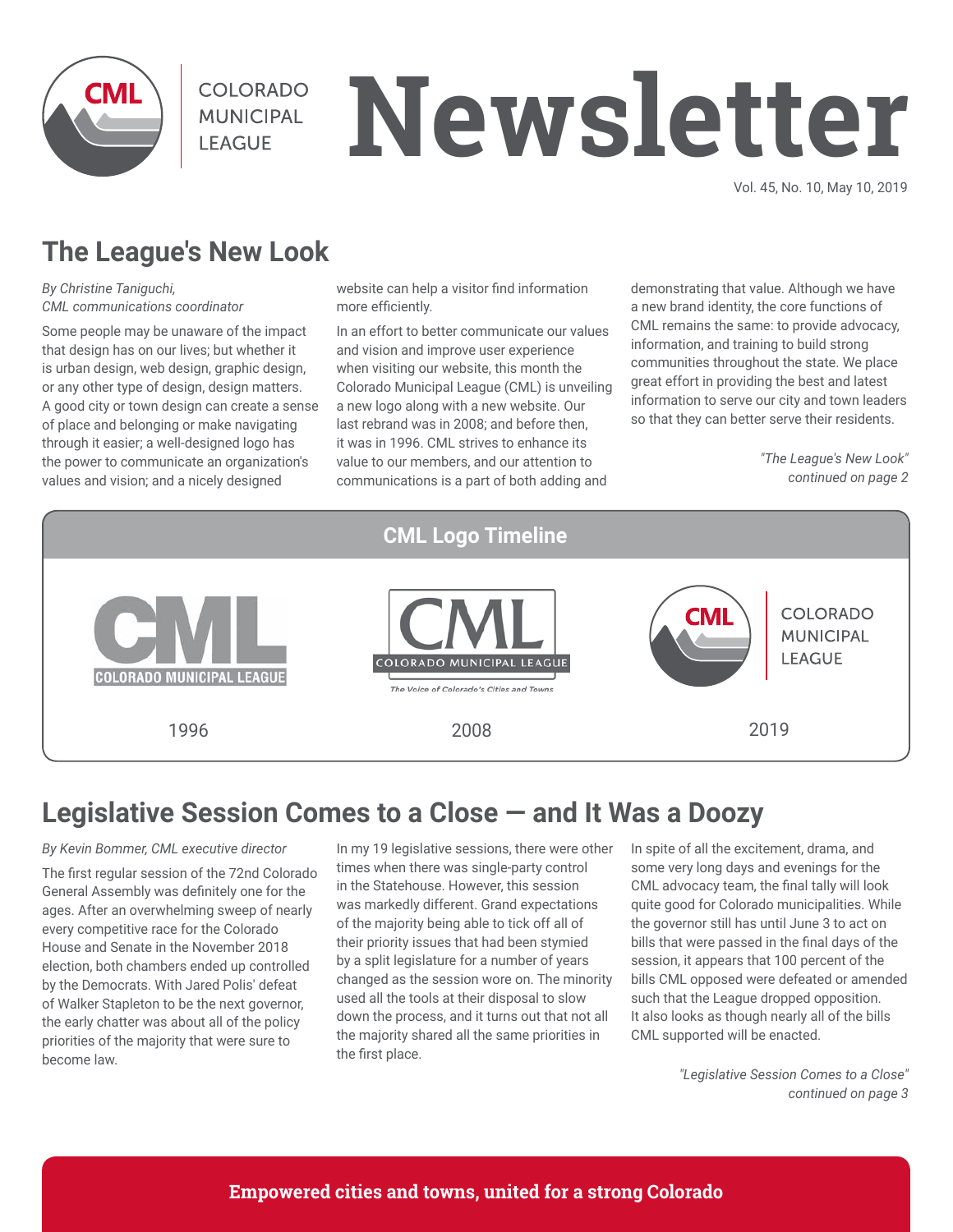# **Classified Corner**

#### **For Sale**

The Mt. Crested Butte Police Department has two vehicles for sale: a **2007 Chevrolet Tahoe** 4WD, 142,500 miles, white, new battery, working light bar with controls, working radar — front/rear antennas, wired and antenna for VHF radio, full cage, locking gun rack for two long guns, good condition; and a **2010 Chevrolet Tahoe** 4WD, 124,800 miles, white, new battery, working light bar with controls, working radar — front/rear antennas, wired and antennas for VHF and 800 radios, Streamlight in-car flashlight charger (flashlight not included), full cage, locking gun rack for two long guns, brush guard, good condition. Vehicles are being offered at a discount from market price to any law enforcement agency who may benefit from the purchase. Best offer. Photos are available. Contact Marge at 970-349-6516 or m.trautman@mtcbpd.us.

### **To Place an Ad ...**

Contact Christine Taniguchi, CML communications coordinator, by email at ctaniguchi@cml.org.

# **Congratulations**

Congratulations to **Allen Coyne,** Julesburg town manager! Coyne has retired after 27 years as town manager in Julesburg, and 22 years prior to Julesburg with the Town of Holyoke and Phillips County — a total of 49 years in the industry.



*CML Newsletter* (ISSN 7439903) is published biweekly by the Colorado Municipal League, 1144 Sherman St., Denver, CO 80203-2207, for Colorado's municipal officials. (USPS 075-590) Periodical postage paid in Denver, CO.

#### **Editor: Christine Taniguchi Circulation/mailing lists: Allison Wright**

POSTMASTER: Send address change form 3579 to Colorado Municipal League, 1144 Sherman St., Denver, CO 80203-2207; (p) 303-831-6411 / 866-578-0936; (f) 303-860-8175.

Subscription to *CML Newsletter* is offered as a portion of member dues. Cost to nonmembers is \$300 a year.

## *"The League's New Look" continued from page 1*

In designing our new logo, there were four primary characteristics we wanted: scalability, versatility, simplicity, and distinctiveness. Scalability was important because we wanted to ensure that our name would be legible at various scales, small or large. Our previous logo was illegible at a smaller scale, which placed unnecessary constraints on how we employed it throughout our print and digital communications. Secondly, we wanted a logo that was versatile, one that was a logomark with our acronym "CML" that could live independently of the "Colorado Municipal League" type without losing impact. Thirdly, we sought simplicity in our logo design so that it would have a modern aesthetic and would be instantly recognizable. Finally, we wanted a logo that was distinctive and relevant to our organization.

The new logo is inspired by our vision statement: Empowered cities and towns, united for a strong Colorado. As a membership organization, it was paramount that the logo be inclusive of the various and diverse cities and towns throughout the state. Depicted within the circle is a symbolic representation of the state's three general regions: Western Slope, Front Range, and Eastern Plains. The parallel position of the three gray bars emphasizes unity and the connection our communities have with one another. The ring that encircles this imagery reiterates the concept of unity but more specifically the idea that the whole is greater than the sum of its parts.

All in all, our new identity is an expression of who we are and what we do: advocacy, information, and training to build strong Colorado cities and towns.

Visit our new website at *www.cml.org*.

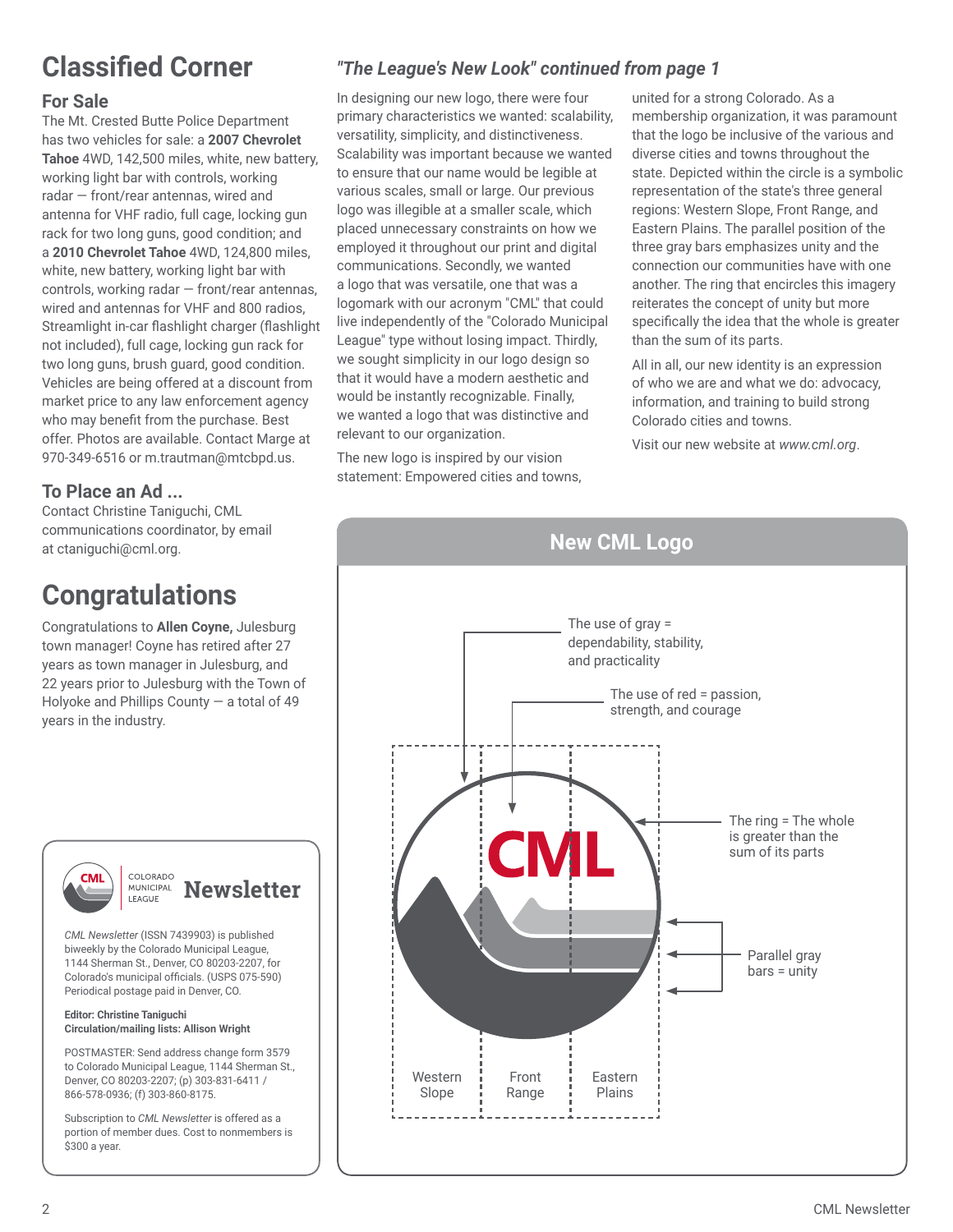#### *"Legislative Session Comes to a Close" continued from page 1*

In the next *CML Newsletter,* the advocacy team will summarize legislation for immediate attention that has or will become law effective on the governor's signature. As soon as possible after June 3, the League will publish the annual *Colorado Laws Enacted Affecting Municipal Governments* book, which will be available to download at *www.cml.org*.

My first legislative session was in 2001, making this session my 19th and final session as a full-time advocate for Colorado municipalities in the Statehouse. Back in those days, I worked on fire and police pensions, beer and liquor,

and PERA issues primarily. Over the years, like all of the lobbyists at CML, I picked up new topics and passed along others, but those three remained core issues that I have seen evolve and change.

One thing has not changed, and it is as true today as it was when I started at CML in 1999 and long before that. Colorado municipalities are represented by some of the finest advocates in the Statehouse that are unique among most of their colleagues. They only work for CML and they do so for the entire year. My colleagues Meghan Dollar, Brandy DeLange, and Morgan Cullen are some of the most effective lobbyists at the capitol and exemplify the highest ethical standards.

As I move on from my full-time gig as a lobbyist, I will miss that teamwork and camaraderie that can only come from the long hours advocating for municipal interests, building coalitions, helping pass good legislation, and defeating bad legislation. However, I could not be more proud of the work my team has done and that they will continue to do for years to come.

# **CML Accepting Applications for League Executive Board**

CML members are encouraged to consider a leadership position for your CML Executive Board. Current Board Member and Steamboat Springs Council President Pro Tem Kathi Meyer shares her experience:



*For almost 20 years I have received my* CML newsletter *or* Colorado Municipalities *magazine and read about the amazing things that the CML family of services has accomplished. Last summer I felt the need to* 

*try and get involved on a more focused basis. This year some board seats might be available unopposed — others will require some effort on your part. But hey, we are elected officials and that's what we do. One wise man told me to have fun with the election process, and I did!*

*The benefits of being on the board are immediate. Meeting new folks from all over the state, from small to large communities and getting to know their points of view and challenges was a rewarding experience. Networking is a large part of what we do as community leaders. I can pick up the phone and talk to representatives from Denver to Fort Collins or Hayden to Alamosa for guidance, information, and best practices.*

*Finally, change is inevitable. We have seen that at the federal and state level over the past two years. Through membership on CML and, indirectly, our participation on the National League of Cities, our cities and towns have a voice that says, "Remember me, we count too."*

*It is great to be part of a highly functioning, well respected, and iconic organization. I hope you will throw your hat in the ring. You won't regret it.*

To run for a position on the CML Executive Board, submit to CML a written application and a written endorsement from your city



council or town board of trustees by 5 p.m., **June 5.** Materials should be mailed or delivered to 1144 Sherman St., Denver, CO 80203, or faxed to 303-860-8175. Sample application and endorsement forms are available by calling 303-831-6411 or 866-578-0936, or by visiting

*www.cml.org* and click on About CML > CML Executive Board*.*

Questions on nominating committee procedures may be directed to CML Executive Director Kevin Bommer at kbommer@cml.org, 303-831-6411, or 866-578-0936.

## **CML Executive Board: Quick Facts**

**Number of meetings:** Between seven and nine per year, including one at the CML annual conference in June and a one-and-ahalf-day board retreat in mid-July, generally held in the municipality of the CML Executive Board president.

**Location:** At CML, from 10 a.m. to 2 p.m., usually at the end of each month, with the opportunity to participate by phone if a

member cannot be physically present.

**Compensation:** Board members are not compensated or reimbursed for travel or other expenses. CML provides meals.

**Agenda:** Agendas and supplemental materials are always provided at least one week in advance of meetings.

For more information, visit *www.cml.org* and click on About CML > CML Executive Board.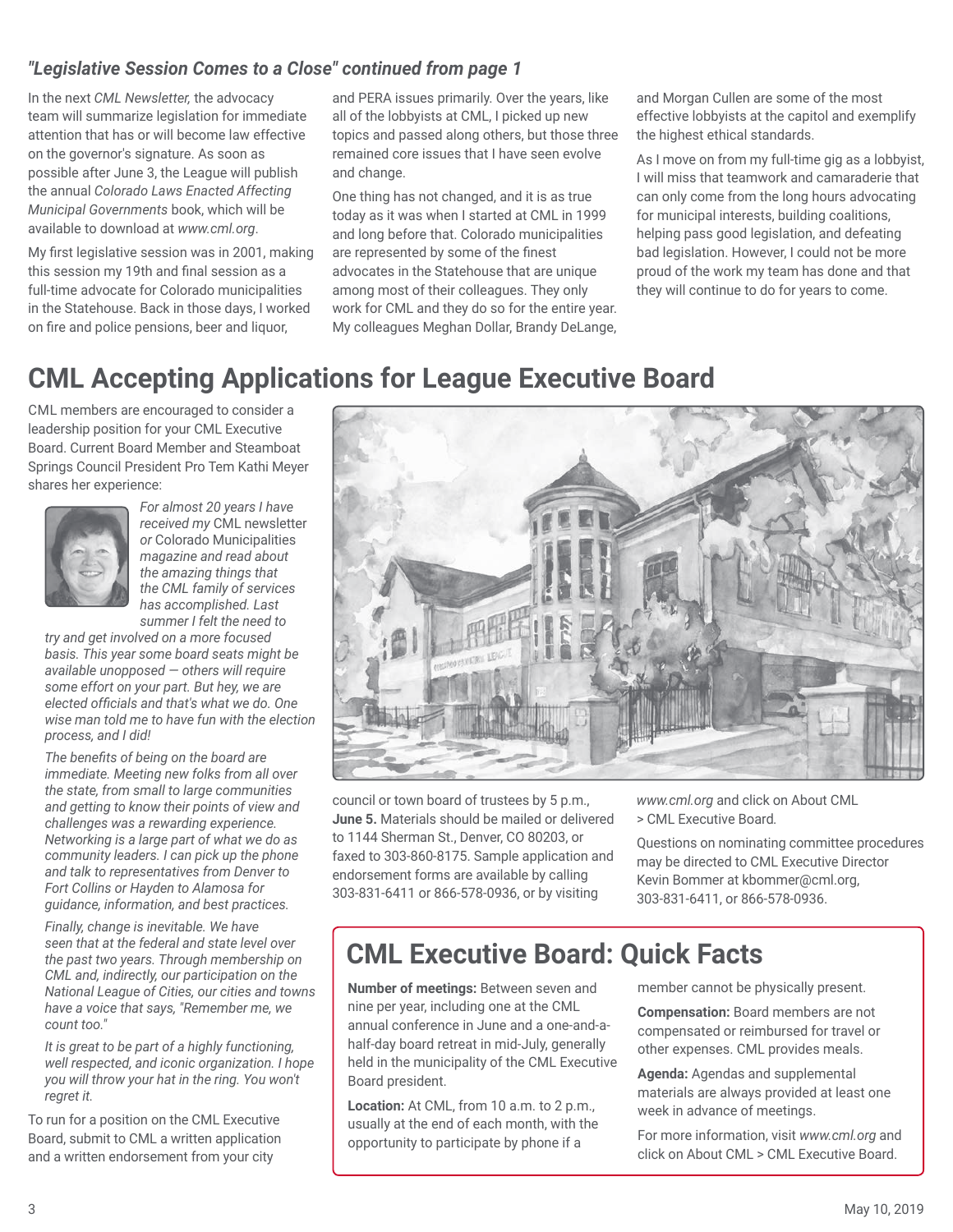## **The Independent Ethics Commission Seeks Applications for Fifth Commissioner Seat**

The Colorado Independent Ethics Commission (IEC) seeks applications from local government officials or employees to fill a vacancy on the Commission beginning in July 2019. The appointment of a volunteer commissioner will be for a four-year term.

Created by Amendment  $41 -$  now codified under Article XXIX of the Colorado Constitution — the IEC hears ethics complaints and issues opinions related to ethics issues. For more information about the IEC, visit *www.colorado.gov/iec.*

Interested applicants may submit a resume and/or curriculum vitae by email to iecinfo@state.co.us. Questions may be directed to the IEC Executive Director Dino Ioannides, at 720-625-5697 or iecinfo@state.co.us.

# **CML Scrapbook**



*CML Communications and Design Specialist Traci Stoffel receives an appreciation award on her last day at the League from CML Executive Board President and Fort Collins Mayor Wade Troxell.*

# **Research Corner: Energy Sector Continues to Evolve**

*By Melissa Mata, CML municipal research analyst*

Using data published by the U.S. Energy Information Administration (EIA) Short-Term Energy Outlook, the Institute for Energy Economics and Financial Analysis (IEEFA) has projected that April 2019 marked the first time the U.S. renewable energy sector generated more electricity than coal-fired plants. The EIA forecast does not predict that renewable energy will consistently top coal output in the coming year but instead expects the two sectors to leapfrog throughout 2019 and 2020 based on seasonal maintenance and upgrades that often take coal plants offline during parts of the spring and fall.

EIA estimates that all renewable fuels, including wind, solar, and hydroelectric generation, will produce 18 percent of U.S. electricity in 2019 and almost 20 percent in 2020. EIA also expects that wind generation will surpass hydroelectric generation to become the leading source of renewable electricity in both years. Natural gas provides the largest share of electric power generation.

The IEEFA analysis can be read in full at *bit.ly/2V0xGy5,* and the EIA Short-Term Energy Outlook can be found at *www.eia.gov/outlooks/steo.*

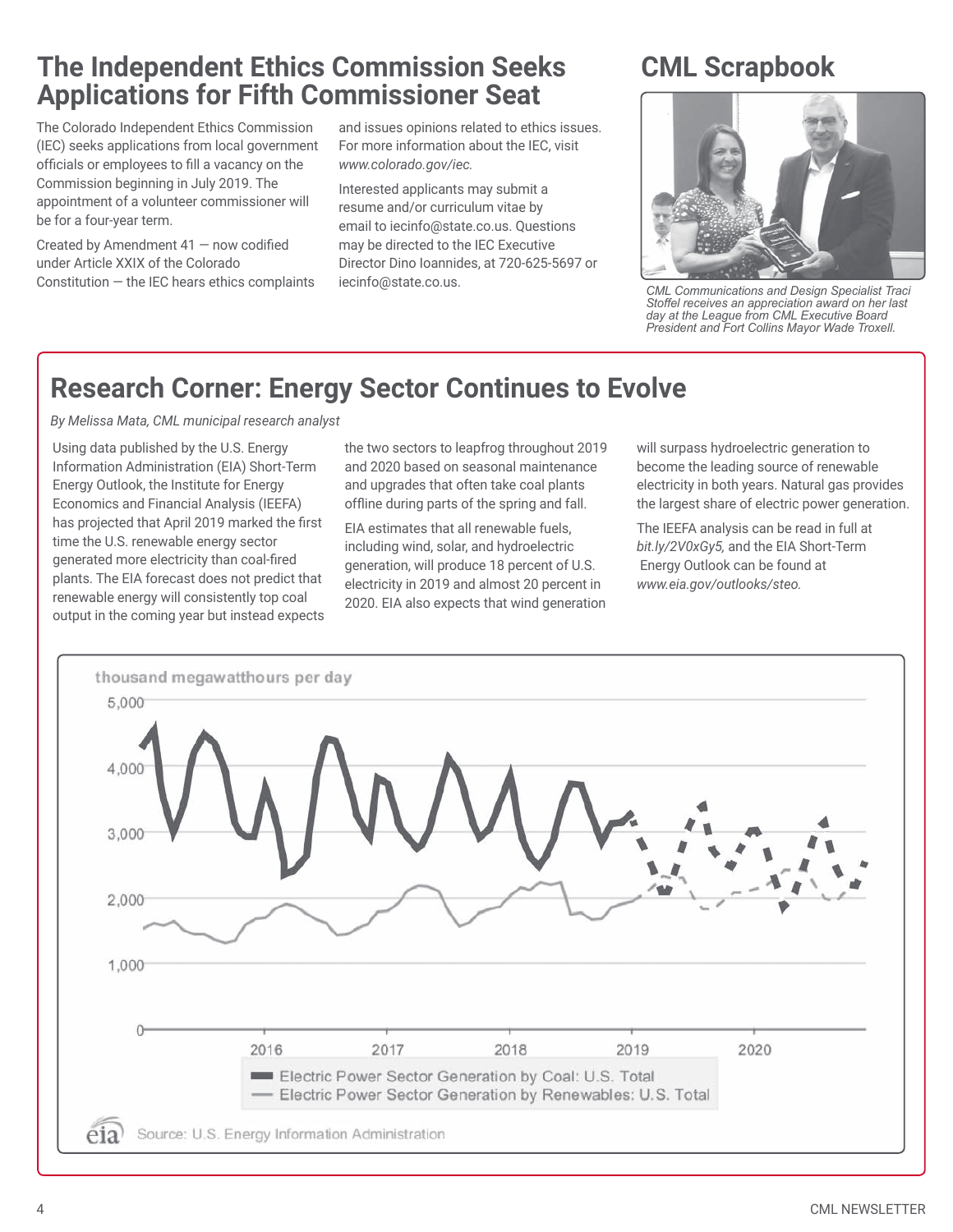# **CML Signs** *Amicus* **Brief in Open Meetings Law Case**

CML joins 17 state agencies in an *amicus* (friend of the court) brief supporting the Colorado Department of Public Health and Environment (CDPHE) in their case before the Supreme Court, *Does #1-9 v. CDPHE*. The opposing side in the case, John Doe Doctors, argues that the adoption of an "internal policy" by the staff of CDPHE constituted an open meetings violation under the theory that the policy should have been adopted by a public body instead. The Court of Appeals held that the open meetings law has no applicability to the staff of a department or agency of state government but rather

## **Member News**

#### **New Associate Members BKD**

Christopher Telli, partner 111 S. Tejon St., Ste. 800 Colorado Springs, CO 80903 719-685-7180 ctelli@bkd.com *bkd.com*

This may seem odd for a CPA firm, but BKD is not just about the numbers  $-$  it is about people. BKD is about simplifying your life and helping you succeed. That is its purpose. That is the heart of a trusted advisor. That is BKD. Its expertise goes well beyond the standard accounting services to include risk management, technology, wealth management, and forensic and valuation services. BKD clients represent a wide range of industries, and it's even part of an alliance of firms that gives it a global reach. Everyone needs a trusted advisor. Who's yours?

#### **Douglas County School District**

Katie Van Horn, risk manager 620 Wilcox St. Castle Rock, CO 80104 303-387-0100 kvanhorn@dcsdk12.org *www.dcsdk12.org*

The Douglas County School District is Colorado's third-largest school district, serving more then 68,000 students in preschool through 12th grade. Douglas County School District teachers and staff are leaders of public education in Colorado, with many innovative educational approaches tailored to students. Support and coordination can be found at the district level, but each school has the flexibility to build its

only applies to formally constituted bodies such as boards and commissions. John Doe Doctors appealed the decision to the Supreme Court. If the Supreme Court accepts the John Doe Doctors' interpretation, it will expand the scope of what constitutes a covered "state public body" under the open meetings law. Such an interpretation could apply to any state agency employee who talks to another state employee about public business. CML joined the brief because this interpretation could easily extend to municipalities. Colorado open meetings law contains a parallel provision for "local public

own instructional programs. Parents can find many different choices through the district, such as open enrollment, charter schools, instruction for gifted and talented students, magnet schools, an International Baccalaureate program, Advanced Placement courses, and other special programs. Its vision is to create responsible citizens who contribute to society. It strives to maintain a well-researched, integrated, and standardsbased curriculum; a rich array of extracurricular offerings; and strong community involvement.

#### **Northland Securities Inc.**

Barb Miller, head of marketing, VP 150 S. 5th St., Ste. 3300 Minneapolis, MN 55402 612-851-5900 publicfinance@northlandsecurities.com *www.northlandsecurities.com*

Northland's Public Finance team offers financial advisory and debt management and issuance services to municipalities, nonprofits, institutions, schools, and corporations. Northland is both a registered municipal advisor and a broker-dealer (underwriter) and is a leading underwriter on bond issues throughout the Midwest. Northland Securities, member FINRA/SIPC and registered with SEC and MSRB, was founded in 2002 in Minneapolis and has a Greenwood Village branch location to serve Colorado communities.

#### **Pinnacol Assurance**

Matt Liebgott, director public entity sector 7501 E. Lowry Blvd. Denver, CO 80230 303-361-4401

bodies." C.R.S. § 24-6-402 (2)(b). If the Supreme Court broadly interprets "state public bodies" as argued by the John Doe Doctors, then an equally broad interpretation of "local public bodies" is likely. As an example, city councils and town boards are subject to the open meetings law requirements to notice meetings, be open to the public, take minutes, etc. Under the interpretation advanced by the John Doe Doctors, city staff would be subject to these same requirements.

matt.liebgott@pinnacol.com *pinnacol.com*

Since 1915, Pinnacol Assurance has done just one thing: provide caring workers' compensation protection to Colorado employers and their employees. Its industry-specific, multidisciplinary business teams (Centers of Excellence) are committed to understanding the unique challenges of your business. With 58 percent of the Colorado market (including thousands of customers in the public entity sector), Pinnacol Assurance customers enjoy fast claims support, convenient online tools, and the expertise of the largest workplace safety team in the state. Its customer satisfaction is well above industry averages — with a retention rate of 90 percent and a net promoter score of 50 in 2018, compared to the industry average of 42.

#### **The PlayWell Group Inc.**

James Robertson, director of operations 203A E. Hwy. 46 Boerne, TX 78006 800-726-1816 james@playwellgroup.com *www.playwellgroup.com*

Since 1988, PlayWell has been serving small to large communities with expert design advice and high-quality park, cemetery, streetscaping, and athletic products. Its exclusive manufacturers offer playground equipment and surfacing, benches, tables, litter receptacles, and shade shelters. It offers free site visits for projects large or small. Play safely, PlayWell.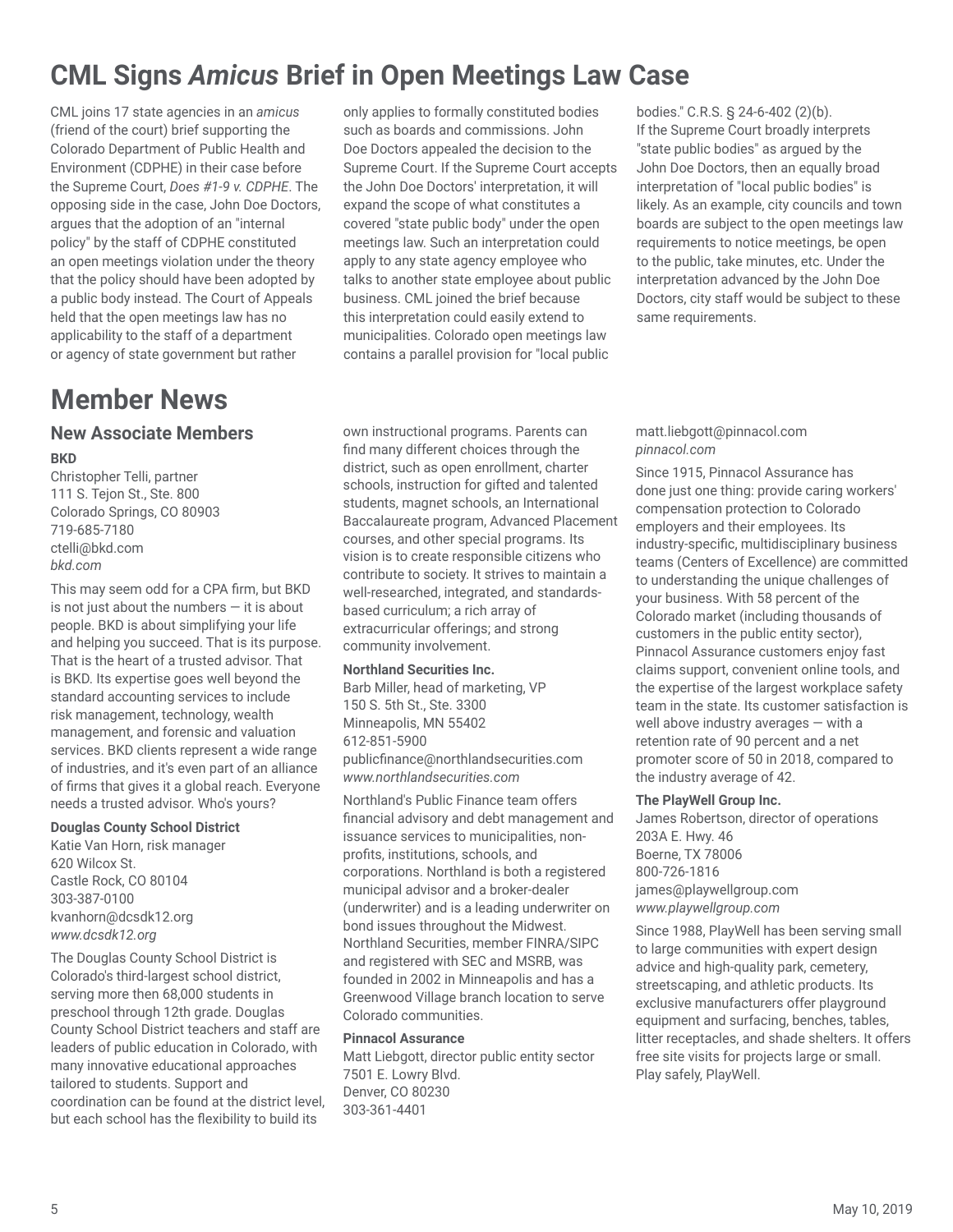# **Course Notebook**

#### **Snow Conference**

The American Public Works Association will host more than 2,000 snow fighters and other public works officials to share the latest and greatest from the world of winter maintenance in Salt Lake City, **May 19–22.** For details, visit *snow.apwa.net.*

#### **Elections**

PDO: Beyond Election Basics is geared toward clerks with some election administration experience. This class, **May 17** in Loveland, will delve more completely into FCPA; petitions, including initiative, referendum, and recall; protest hearings; and working with Titles 31 and 1. To register, visit *bit.ly/2OoRucM.*

### **GASB 87 Leases**

Join Plante Moran, a CML associate member, for a webinar, GASB 87 Leases: What You Need to Know for Successful Implementation, on **June 6,** noon–1 p.m. Participants will learn to summarize the new criteria for identification of leases, demonstrate and explain the new accounting and reporting requirements for leases, and identify steps to take to prepare for the implementation of the standard. For more information and to register, visit *bit.ly/2WkJ0Xn*.

#### **Women in Government**

Join Women in Government at its 2019 National Legislative Conference in Chicago, **June 13–15.** The event brings together women state legislators and policy experts to engage across a variety of top issues and network. Visit *www.womeningovernment.org/attend/ upcoming-events* for more information.

### **Watershed Summit**

More than 200 water utility executives, business leaders, conservation experts, and other professionals will come together to share tested solutions at the Watershed Summit on **June 27** in Denver. Gain new insights and ideas to help position your organization for success. The event seeks to add new voices to the discussion, introduce innovative ideas, and break down silos. The goal is to bring local influence to global freshwater issues. To learn more and register, visit *bit.ly/2Fzmrbx.*

## **Webinar: Amendments to SEC Rule 15c2-12**

*Presented by Dee Wisor, Butler Snow partner*

#### **May 20, 2019, Noon–1 p.m.**

Effective Feb. 27, 2019, the Securities Exchange Commission (SEC) adopted amendments to Rule 15c2-12 that impact secondary market disclosure for bonds issued by state and local governments. Review the rule changes and learn how to adjust policies and procedures to reflect the changes. This webinar will be of interest to municipal attorneys, finance staff, and city and town managers. CLE

credits have been applied for. One MUNIversity credit is available to elected officials for this training.

This webinar is free for attorneys employed by a municipality and municipal officials; however, registration is required. Registration is \$25 for individuals who serve as the primary legal counsel (attorney of record) for a municipality or individuals who are employed by an organization that is a CML associate member. Registration is \$50 for all others. To register, visit *bit.ly/2Txs0Lg*. Registration closes **May 19.** 

## **Webinar: Colorado's Opportunity Zone Program**

*Presented by Jana Persky, State of Colorado Office of Economic Development and International Trade Opportunity Zone program director*

**June 5, 2019,** Noon–1 p.m.

Learn more about Opportunity Zones, how they work, and tools the state has to help communities benefit from this investment incentive.

This webinar is free for CML municipal members; however, registration is required. Registration is \$25 for CML associate members and \$50 for all nonmembers. One MUNIversity credit is available to elected officials for this training. To register, visit *bit.ly/2IdlqHC*. Registration closes **June 4.** 

# **2019 Starburst Award**

The Colorado Lottery is excited to announce the 11 recipients of the 2019 Starburst Award. This unique award recognizes excellence in the use of lottery proceeds for community and conservation projects. Winners are chosen based on the creativity of the project, the economic and social impact on the community, and whether the project achieved its goal.

The winners are:

- City of Cortez Centennial Park Pickleball Courts
- City of Fruita Kokopelli Section of the Colorado Riverfront Trail
- City of Lakewood Carmody Park
- City of Lamar Wheels Park
- City of Pueblo City Park Poolhouse Project
- Town of Breckenridge River Park
- Town of Castle Rock Festival Park Reimagined
- Town of Cripple Creek Mountain View Adventure Park
- Foothills Park and Recreation District Clement Park Interactive Water Feature
- Larimer County, City of Fort Collins, City of Loveland — Long View Trail
- Trust for Public Land, The Nature Conservancy, City of Trinidad — Crazy French Ranch

Lottery proceeds are distributed statewide through grants via Great Outdoors Colorado, the Conservation Trust Fund, Colorado Parks & Wildlife, and Building Excellent Schools Today.

More than \$16.2 million in lottery funds is represented in these 11 projects. Two of the winning projects were the result of collaboration between neighboring municipalities or national nonprofit organizations.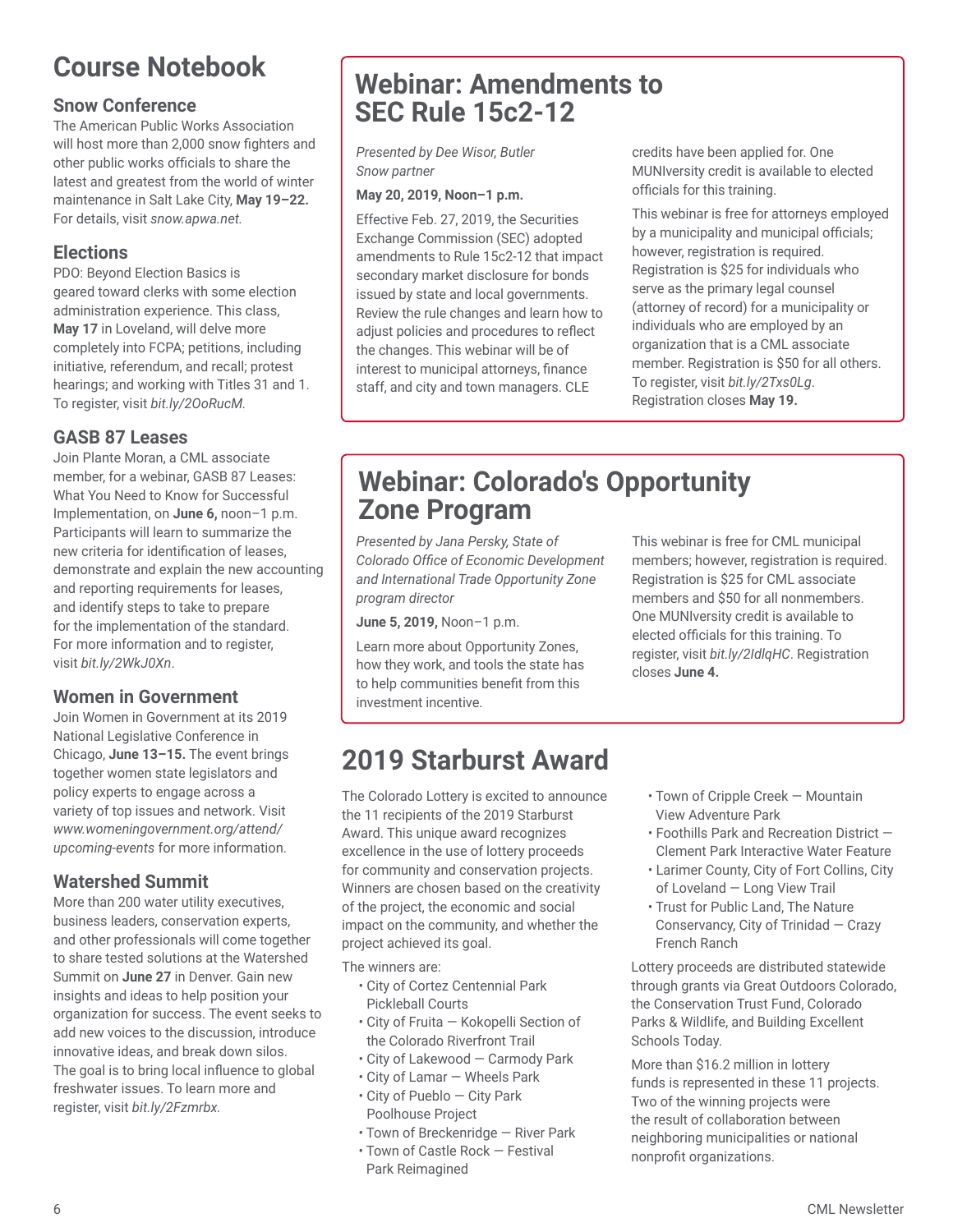# **Visit Our Exhibitors at the 97th CML Annual Conference**

You do not want to miss the CML annual conference, June 18–21, in Breckenridge! This year, we have more than 60 exhibitors in our exhibit hall ready to learn how they might be able to help your community.

The following is a list of our exhibitors:

#### **Diamond Sponsors**

- CIRSA
- Xcel Energy

#### **Platinum Sponsors**

- CCOERA
- Swire Coca-Cola USA
- Walmart

#### **Gold Sponsors**

- Ameresco Inc.
- CEBT/Willis
- Colorado PERA
- Colorado Statewide Internet Portal Authority
- CRL Associates
- Fairfield and Woods PC
- KeyBanc Capital Markets

## **CML Welcomes New Law Clerk**

The League would like to introduce Elizabeth LeBuhn, who is joining CML as our new law clerk. LeBuhn currently attends the University of Denver Sturm School of Law.

"Elizabeth has a background in city planning and an interest in working on behalf of Colorado municipalities. She has a good

## **CML Executive Board Meets**

The CML Executive Board recently held its final meeting before the CML annual conference. During its April 26 meeting, the board:

- recognized CML Communications and Design Specialist Traci Stoffel for her 13 years of service to CML on her last day, and CML Executive Board President and Fort Collins Mayor Wade Troxell presented her with a plaque;
- approved acceptance of the 2018 audit reports;
- heard from CML Finance and Administration Manager Allison Wright on the 2020 dues calculation and approved the 2020 dues schedule

#### **Silver Sponsors**

AARP; ACM LLP; AM Signal Inc.; American Fidelity; AXA; BNSF Railway; Bohannan Huston Inc.; Carrothers Construction Co. LLC; CGI Communications Inc.; Charles Abbott Associates Inc.; Colorado Barricade; Colorado Chapter of the International Code Council; Colorado Housing and Finance Authority; Colorado Oil and Gas Association; Colorado Water Conservation Board; Colorado Water Resources & Power Development Authority; Columbia Southern University; CPS HR Consulting; Design Concepts; Ehlers; Geo.works International Inc.; GovHR USA; HdL Companies; Honeywell; HR Green Inc.; ICMA-RC; JVA Inc.; KLJ; KRW Associates LLC; Linebarger Gogan Blair & Sampson LLP; Magellan Strategies; Mountain States Lighting; municode; National Research Center; NMPP Energy; Ramey Environmental; Republic Services; RubinBrown LLP; SAFEbuilt; SGM; Souder, Miller & Associates; The Playwell Group Inc.; Ulteig; United Power;

## **Governor to Serve as Honorary Host**



Gov. Jared Polis will serve as the honorary host at the 97th CML Annual Conference Thursday Luncheon, **June 20,**  noon–1:30 p.m. Visit with colleagues and celebrate the winners of the CML

Municipal Hero Award contest. There also will be a special surprise at the luncheon. Come join us! Tickets are selling quickly. Visit *www.cml.org.*

University of Colorado Denver School of Public Affairs; ViewPoint Cloud; Vortex Aquatic Structures; and Waste Management.

understanding of the help and support we all provide to one another at CML. We are so glad she is joining us," said Laurel Witt, CML staff attorney.

LeBuhn replaces Stephanie McConkie as CML's law clerk. McConkie had worked for the League since fall 2018. She recently accepted a clerkship with Judge Andrew McCallin of the 2nd Judicial District. Witt stated, "We have been very lucky to have someone of Stephanie's caliber and knowledge working with us and our members. We wish her the best of luck in her career."

recommended by the Budget, Audit, and Management Committee;

- received an update from CML Communications Coordinator Christine
- Taniguchi on CML's rebranding and website update efforts; • approved a recommendation from the CML
- *Amicus* Committee presented by CML Staff Attorney Laurel Witt;
- heard an update from the CML advocacy team and approved staff recommendations for positions on a handful of bills;
- received an update on the upcoming CML Annual Conference from CML Meeting and Events Coordinator Kathleen Harrison;
- heard an update on the upcoming board election and deadlines;
- received an update on the CML Executive Board retreat in Alamosa in July for new and holdover board members;
- heard Regional Air Quality Council (RAQC) Director Michael Silverstein talk about his organization and the important work that it does; and
- heard a report from CML Executive Director Kevin Bommer on his first 26 days.

The next CML Executive Board meeting takes place **June 20** at the 97th CML Annual Conference in Breckenridge. Board agendas and approved minutes are available at *www.cml.org/executive-board.*